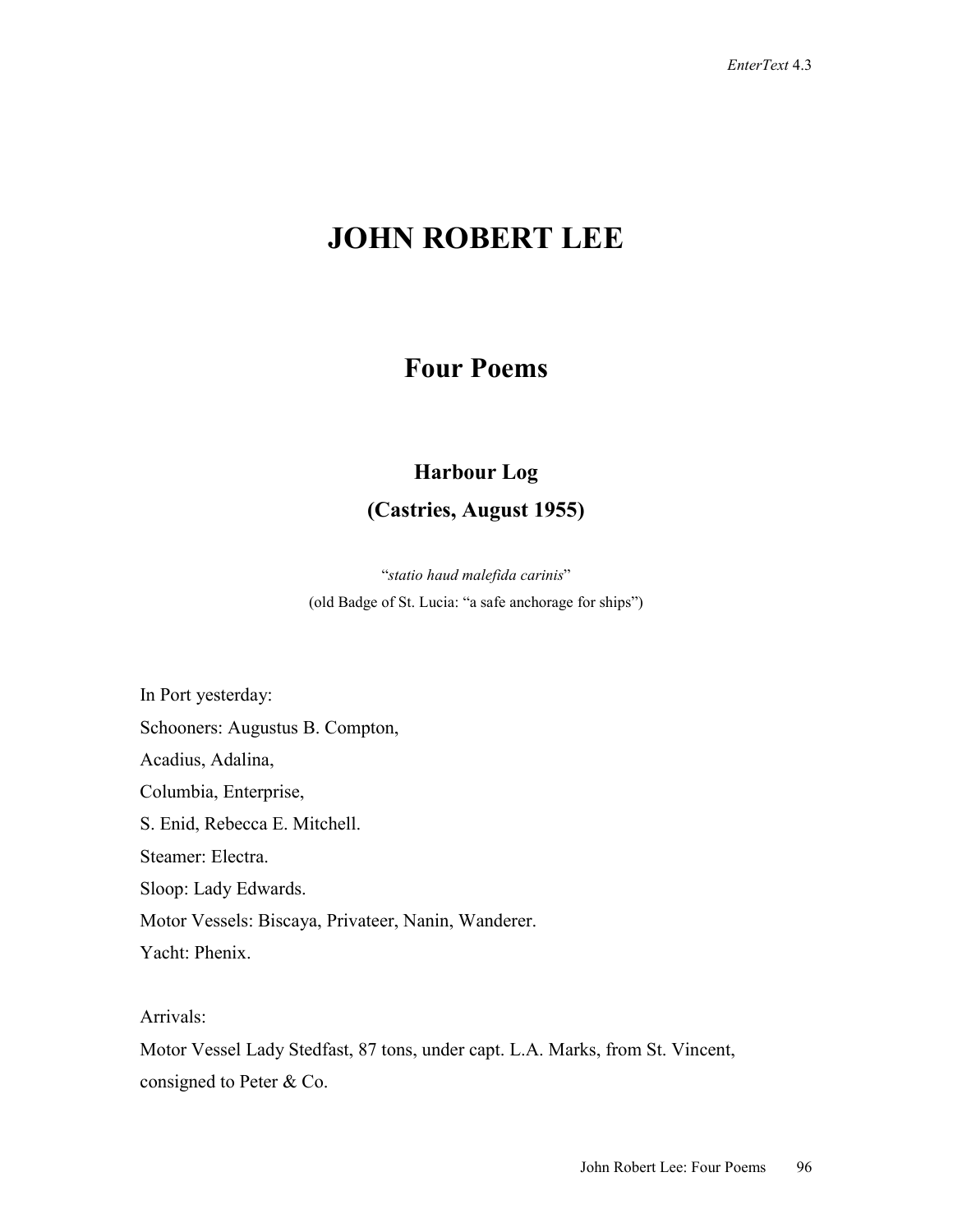Departures: Schooner Grenville Lass to Martinique. Motor Vessel Fernwood to Barbados.

Expected:

Motor Vessel Nina on August 11.

H.M.S. Burghead Bay on August 24.

Meanwhile:

Sylvestre JnBaptiste, alias Master, Seaman of Mary Ann Street, Castries, was found guilty by the Magistrate in the First District Court, on a charge of unlawfully assaulting and beating Dorothy Drayton, Laundress of Brazil Street, Castries, on July 23.

#### **Rain**

We'll never see the sky again.

The sun is dead under that slate shroud roped to buried horizons.

And the water tearing off the roofs is not funny anymore.

The merchants' curses chase their bazaars down pouring thoroughfares.

Already, already, fretworked gables are clinging to their astounded

citizens.

From here (no Ararat, just a simple morne) under bedraggled cedars, I see him gone,

my Shem, my gone Shem, pacing the breaking fountains of the deep in

his terrible barge—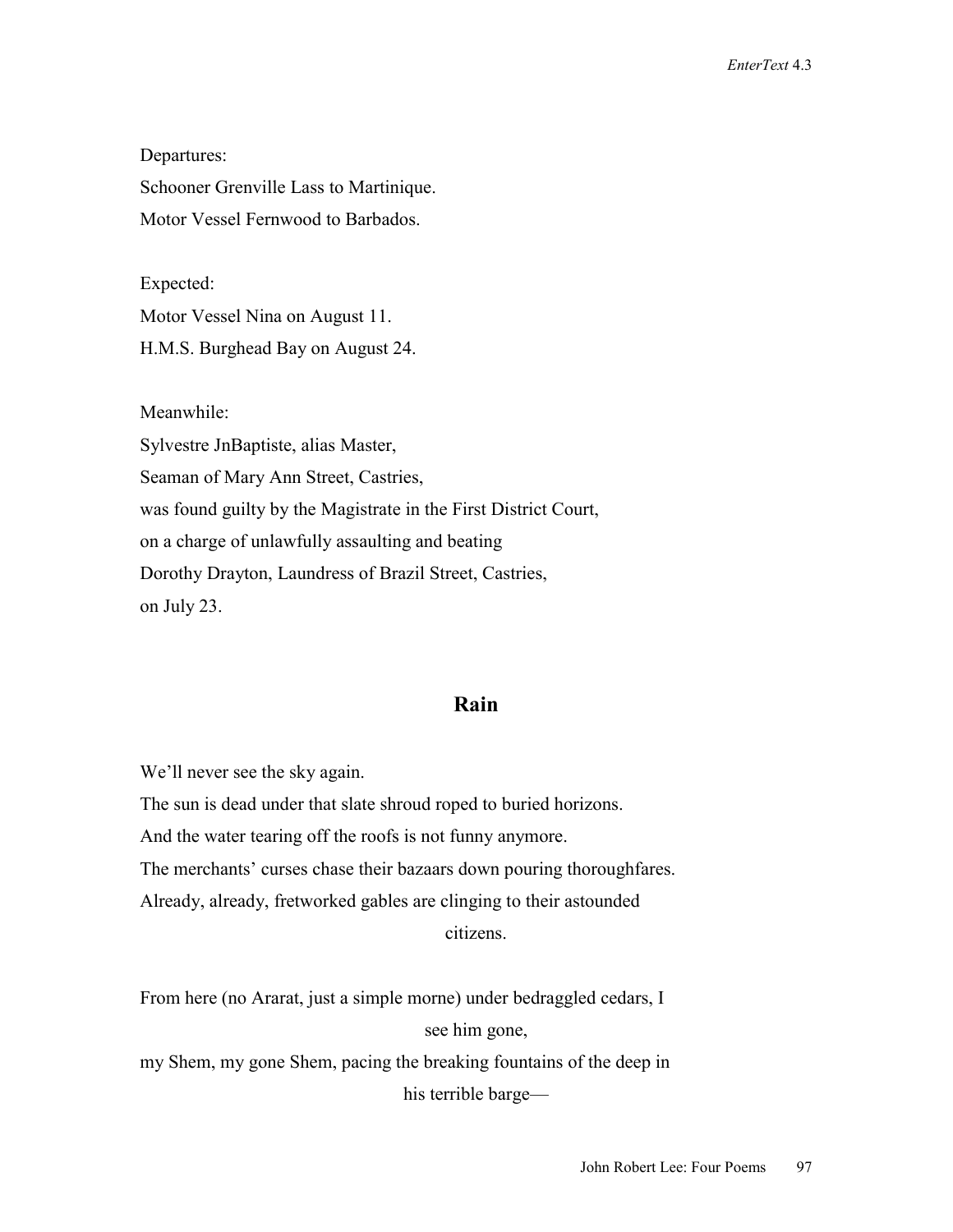and we, we and our proud bird-soaked hills, to the flushing of the vortex, a drowned heap.

#### **Babel**

Then we clambered down the mountains of the East into a plain of Shinar.

By the river, we set our flocks, and our songs were one lip, one pleasing.

But Nimrod, black and dread Cushite, against the elders, cursing the curse, pitched the gate of his lion god, and baked brick for the climbing tower of Marduk.

So the Lord God of Shem set confusion in our ears in that place, and the splitting tongues of His fire scattered us far, with utterance unspeakable.

Then I came to Ur, the holy testaments of Eden stuttering under my scorched lips.

#### **Contract**

And turning some Castries corner so familiar I don't even notice it, on some day so unremarkable I don't recall it cool or hot distracted then by some matter of expenditure or composition or was it passing lust,

I won't remember which. In any case, at leisure or in haste, shall I turn the anonymous corner, on that day still to be lost,